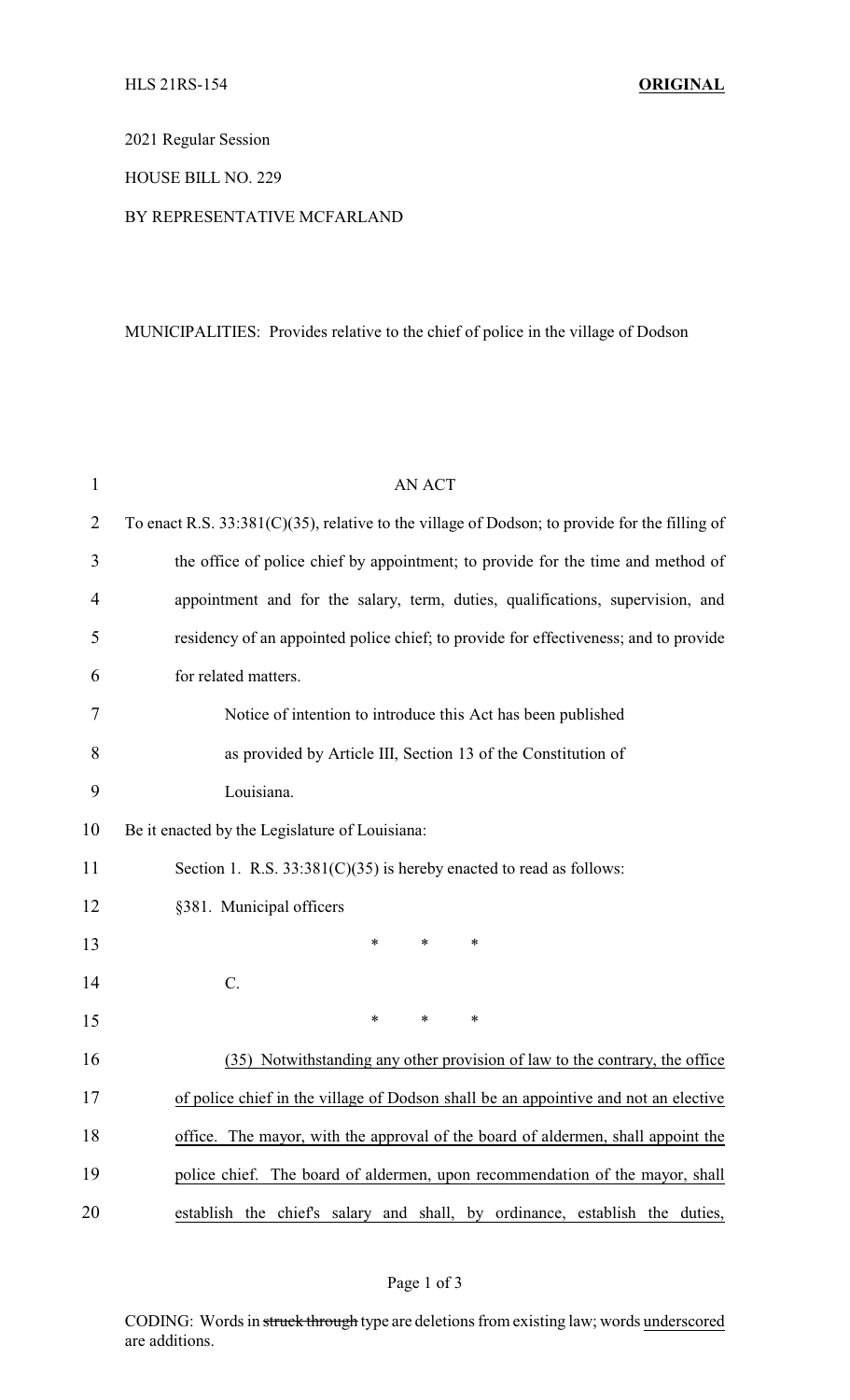responsibilities, and qualifications of the office. The police chief's term of office shall be concurrent with that of the appointing mayor. The mayor shall, in accordance with such ordinances, supervise and direct the administration of the office, and the chief shall report directly to the mayor. The police chief need not reside within the municipal limits of Dodson. 6 \* \* \* Section 2. The first appointment pursuant to this Act shall not become effective while there is an elected chief in the office. Section 3. This Act shall become effective upon signature by the governor or, if not signed by the governor, upon expiration of the time for bills to become law without signature by the governor, as provided by Article III, Section 18 of the Constitution of Louisiana. If vetoed by the governor and subsequently approved by the legislature, this Act shall become effective on the day following such approval.

## DIGEST

The digest printed below was prepared by House Legislative Services. It constitutes no part of the legislative instrument. The keyword, one-liner, abstract, and digest do not constitute part of the law or proof or indicia of legislative intent. [R.S. 1:13(B) and 24:177(E)]

| HB 229 Original | 2021 Regular Session | McFarland |
|-----------------|----------------------|-----------|
|                 |                      |           |

**Abstract:** Provides for the appointment, rather than election, of the police chief of Dodson.

Present law (R.S. 33:381) provides that the officers of every municipality governed by the provisions of the Lawrason Act (mayor-board of aldermen form of government) shall be a mayor, aldermen, a chief of police, a tax collector, and a clerk. Generally provides for election, at large, of the police chief. Provides for appointment of a police chief in certain specified municipalities.

Present law (R.S. 33:381.1 and 381.2) alternately provides that the office of police chief shall be filled by mayoral appointment with approval of the board of aldermen if a majority of the municipal electors approve the change. Provides for an election on the question only upon petition directed to the board of aldermen and signed by at least 25% of such electors. However, in a municipality with a population of 5,000 or fewer, authorizes calling such an election upon adoption of an ordinance by 2/3 vote of the governing authority.

Proposed law provides that the police chief in Dodson shall be appointed by the mayor with the approval of the board of aldermen. Provides that the police chief's term shall be concurrent with that of the mayor.